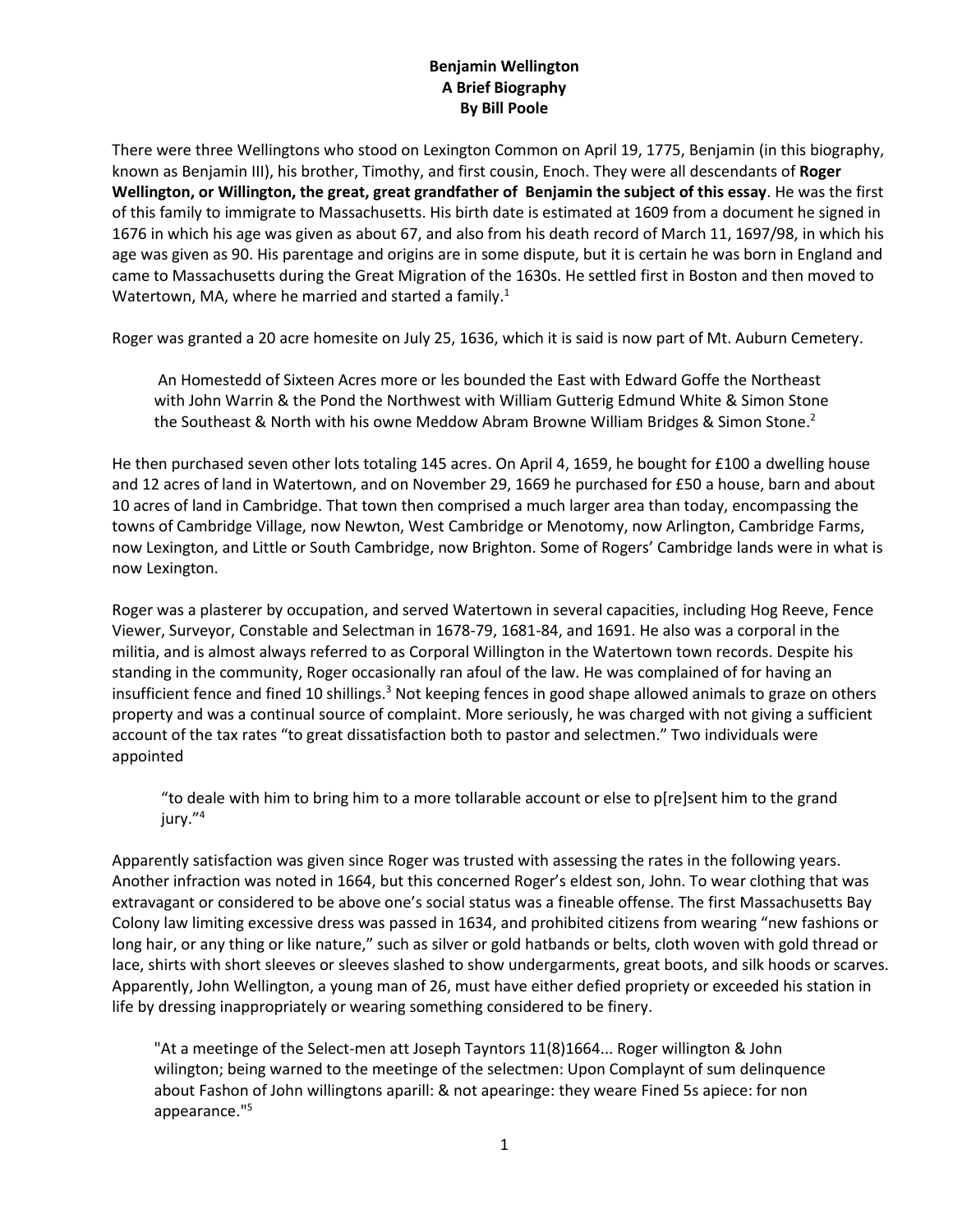Sometime before 1638, Roger married, Mary Palgrave, daughter of Doctor Richard and Anna (maiden name unknown) Palgrave of Charlestown. Mary was born about 1619 in Norfolk, England. She and Roger had six children: 1. John, born July 25, 1638; 2. Mary, born February 10, 1640/41; 3. Joseph, born October 9, 1643; 4. **Benjamin, Great Grandfather of Benjamin Wellington**, **the subject of this essay**, born about 1646, 5. Oliver, born November 23, 1648; and Palgrave, born about 1653.<sup>6</sup>

Roger died on March 11, 1697/98 and Mary died on January 21, 1695. They were both buried in Watertown's Old Burial Ground, now called the Arlington Street Cemetery. Their grave markers apparently have not survived.

Benjamin, along with John Guy were warned to appear before the Selectmen for " meaking youse of the woode of a tree that stood in the highway" and "thay wear adjudged to pay a fine of 5s to the towne." On November 9, 1675 he was appointed as a surveyor of swine, cattle and fences in Watertown, and on November 4, 1675 he received 4 shillings for work he performed on the "mill bridg."<sup>7</sup>

On January 16, 1683/84 he was chosen a tithing man, quite a powerful position in Colonial New England. Tithing men were responsible for the observance of the Sabbath Day and maintaining order during the services. They would bring attention to the authorities those who were lax in attendance.<sup>8</sup> However, despite his having served as a fence surveyor, at a meeting of the Selectmen on April 10, 1685, he was complained against by his neighbor Thomas Underwood, for neglecting to put up his portion of a fence between their properties. The two disputants appeared before the Selectmen and agreed:

"That Benjamin willington should meake and maintain his particular fence betweene them twaine and that it should be a sufficient fence to fence Thomas Underwoods Corne & pasture all the yeare so far as Consarns him betwene his land and goodman underwoods: Thomas Underwod allso ingageth that he will makeup and maintaine That fence which he now chargeth Benjamin willington with all his proportion belonging unto general fields.<sup>9</sup>

On november 2, 1685, Benjamin was chosen a hog reeve, responsible for taking up and impounding swine that were wandering uncontrolled and perhaps raiding others fields. The following year on November 23, 1686, rules for controlling swine were adopted "and Nathaniel Bright and Benjamin Willington are chosen to see that these orders are attended this year: and to have Thear Salary as formerly."<sup>10</sup> On march 21, 1693/94, Benjamin was appointd to the very important position of "First Constable," resposible for keeping order in the town and supervising the other constables.<sup>11</sup>

Benjamin married on December 7, 1671 in Watertown, Elizabeth Sweetman (Swetman) Born January 6, 1646/7 prerhaps in Cambridge, Daughter of Thomas and Isabel Cutter Sweetman. They had eight children, all born in Watertown: 1. Elizabeth, born December 29, 1673; 2. **Benjamin II, grandfather of Benjamin III**, **the subject of this essay,** born June 21, 1676; 3. John, born July 26, 1678; 4. Ebenezer, birth date unknown but mentioned in his father's will; 5. Ruhamah, born about 1680, mentioned in her father's will, died July 1, 1772, age 92, married Joseph Brown; 6. Mehetabell, baptized March 4, 1687/88; 7. Joseph, baptized January 4, 1690/91; and 8. Roger, birthdate unknown, but mentioned in his father's will<sup>12</sup>.

Benjamin's will was dated July 13, 1709 in the eighth year of the reign of Queen Anne, who came to the throne on March 8, 1702. Thus, 1709 seems to be correct, except that the probate record is dated 30 Jan. 1709. With the double dating at that time between January 1 and March 25, we can presume the probate was done in Jamuary 1710, so that Benjamin died sometime between July 13, 1709 and January 1, 1710.<sup>13</sup> The inventory of his estate was valued at £439 17 shillings and 05 pence.<sup>13</sup>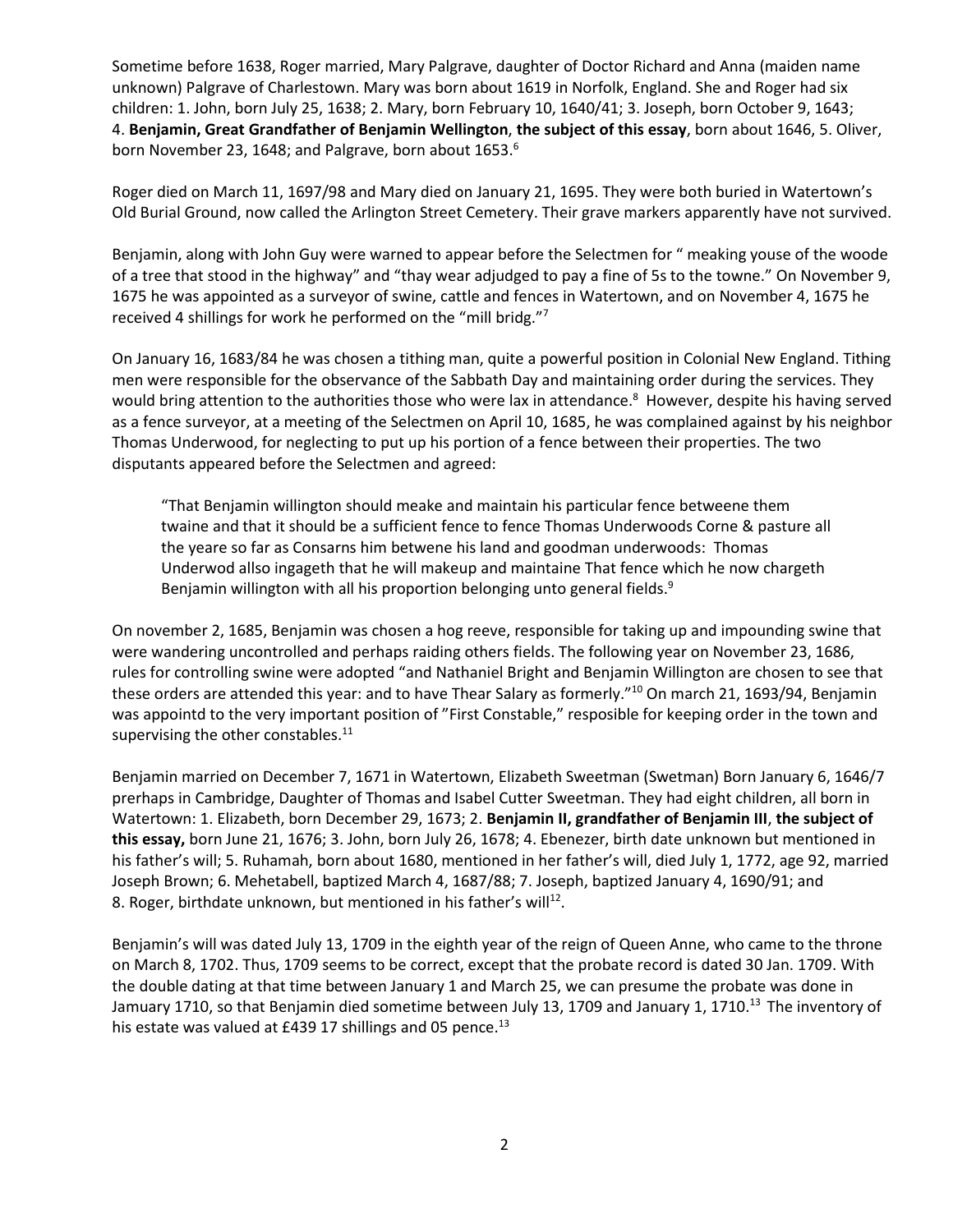Benjamin II grew up in Watertown, then moved to the part of Cambridge Farms that later became Lexington, where his marriage to Lydia Brown on January 18, 1698/99 is the first Wellington entry found in the Vital Records of the town.<sup>14</sup> This was over a dozen years before the town was incorporated in 1713. They were admitted to the church in Lexington in 1705. "He was very popuar and held office as assessor for sixteen years, from 1716-1727, 1729, 1731 1733, 1737, 1738, and treasurer 1727-29. He was representative to the General Court 1728-31.<sup>15</sup> From the Watertown Records of the town meeting of April 15, 1723 we find Benjamin acting as one of the two representatives for Lexington to review the bounds between Lexington, Watertown and Weston.

April 15, 1723. At sd. Meeeting the preambulators for this present year made their return as follows. We the Suscrib<sup>rs</sup>, being appointed by the Selectmen of Watertown, to go preambulating w<sup>th</sup> the Selectmen of the adjacent towns or oth<sup>rs</sup> of their appointing, have accordingloy done the work. April the  $8<sup>th</sup>$  1723, we meet with Jona<sup>n</sup> Hastings and Stephen Hastings for Cambridge and began at a mark near the Charles River and thence Renewing the marks to Lexington, where we meet with Benj<sup>a</sup>. Wellington & Benj<sup>a</sup>. Smith for s<sup>d</sup> Lexington, and Renewed the markes between Watertown and Lexington till we came to Weston and there we mett with Daniel Warren and Benj<sup>a</sup> Harringtn, for Weston. April 12<sup>eh</sup> we met with Abraham Jackson Richard Ward and Ensign John Spring for Newton and renewed the marks between Watertown and Newton

> Richard Coolidge Thomas Livermore<sup>16</sup>

Benjamin II was married three times. His first wife was Lydia Brown, born March 31, 1677 in Watertown, daughter of Jonathan and Mary Shattuck Browne. Lydia died on May 13, 1711. He then married in Lexington on December 25, 1712, Mrs. Elizabeth Stevens Phipps, born August 21, 1675 in Roxbuty, MA, daughter of Timothy and Sarah Davis Stevens, and widow of Samuel Phipps. Elizabeth died on January 7, 1729/30 and he then married, thirdly, in Lexington on October 21, 1731, Mary Whiting. 17

Children of Benjamin II and Lydia Browne: 1. Benjamin, born in Cambridge Farms, May 21, 1702; 2. Lydia, born in Cambridge Farms, August 24, 1704; 3. Kezia, born in Cambridge Farms, March 28, 1707; and 4. John, born in Cambridge Farms, November 12, 1709.

Children of Benjamin II and Elizabeth, Stevens Phipps Wellington: 5. Abigail, born in Lexington, MA, July 19, 1715; and 6. **Timothy Sr., father of Benjamin III, the subject of this essay**, born in Lexington, July 27, 1719.

Children of Benjamin II and Mary Whiting Wellington: 7. Mary, born in Lexington, October 20, 1732; and 8. Oliver, born in Lexington, April 14, 1735.<sup>18</sup>

Mary, his seventh child was born when Benjamin II was 57 and Oliver when he was 60. When he died, his children with Lydia were in in their late twenties to mid thirties. Those with Elizabeth were 23 and 19, but he left Mary with two young children ages six and three. I do not yet know if Mary married again. The Vital Records of Lexington do not indicate that she did. Perhaps, she relied on the suport of her step-children.

Benjamin, Lydia and Elizabeth were buried in Lexington's Old Burying Ground. There apparently is not a gravestone there for Mary, and there is also no record of her death in Lexington.<sup>19</sup>

I do not know anything about Mary's birth of parentage, but there was a Mary daughter of Oliver and Anna born in Billerica on May 4, 1695 and another Mary daughter of Jonathan and Rachel born in Dedham on April 13, 1694.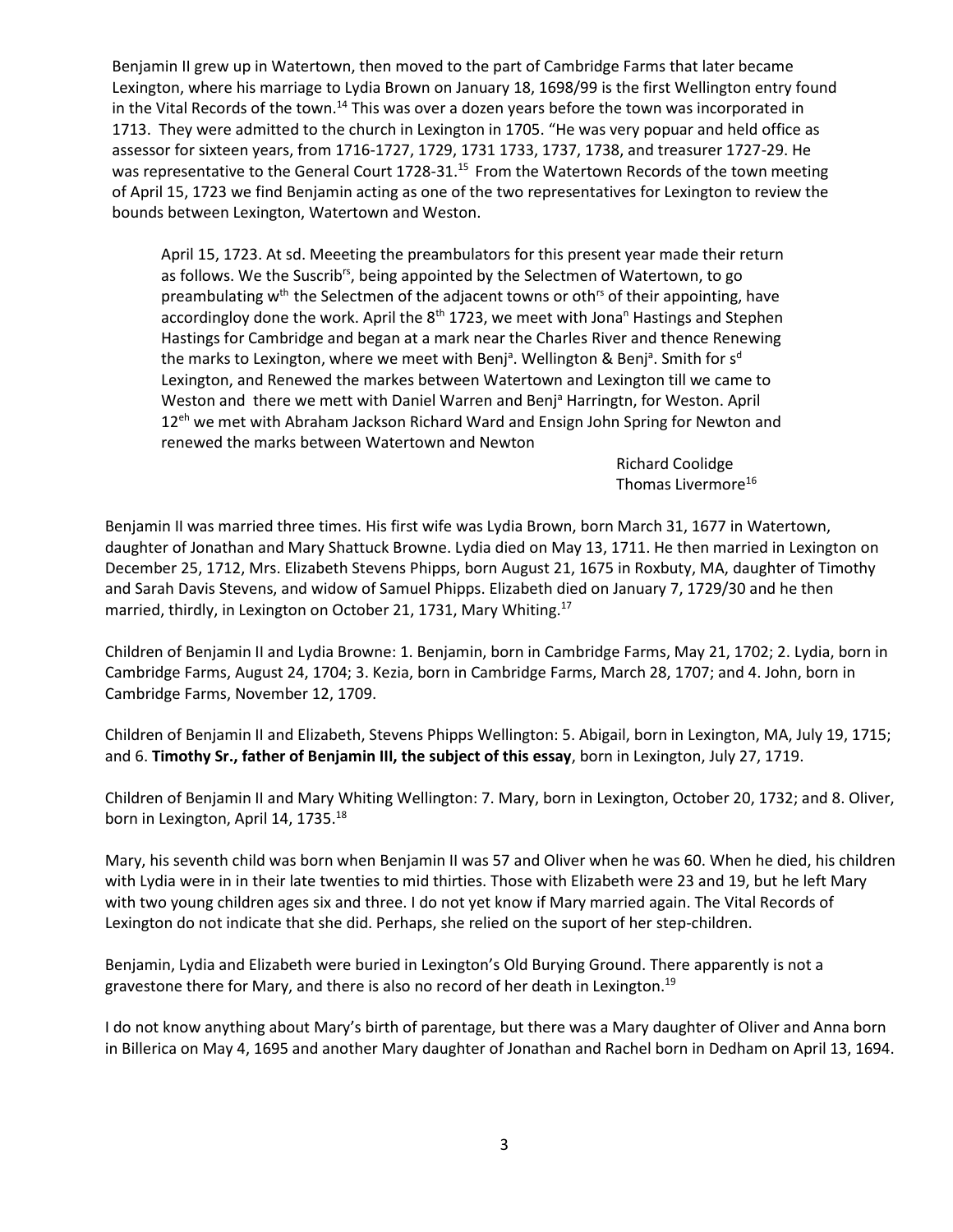

Body of BENJAMIN FUGIT HORA **by COLLEGAN CONTAINS ELIZABETH** WELLINGTON Who **HERE LYES** ye **Wellington Wife** departed this Life Nov. **BODY OF LYDIA** and the Senjamin of Mr Benjamin 14th Anno Dom. 1738 in WEELLINGTON WEELLINGTON ye 63rd Year of his Age WIFE TO BENJAMIN aged Died Janry. 7 1730 in ye 34 Years & 5 weeks 54**th** Year of her Age 6 Dayes died May 13th 1711

The Wellington's had gradually moved from the Mount Auburn area of Watertown, where Roger's homestead was located, up current Belmont Street, then along today's Trapelo road, where Joseph's land was located, and then into southeast Lexington where according to A. Bradford Smith in his article entitled "Kite End," the Wellington homestead stood at the Junction of Pleasant Street and Concord Avenue, then known as the Concord Road.<sup>12</sup> This is the homestead on which Benjamin II had lived since 1698.<sup>20</sup>



1830 Map of Southwest Lexington by John G. Hales

The unnamed road shown intersecting with "Concord Road" is today's "Pleasant Street" in Lexington. At this intersection was the "Wellington Homestead" indicated by the arrow. Concord Road is now Concord Avenue.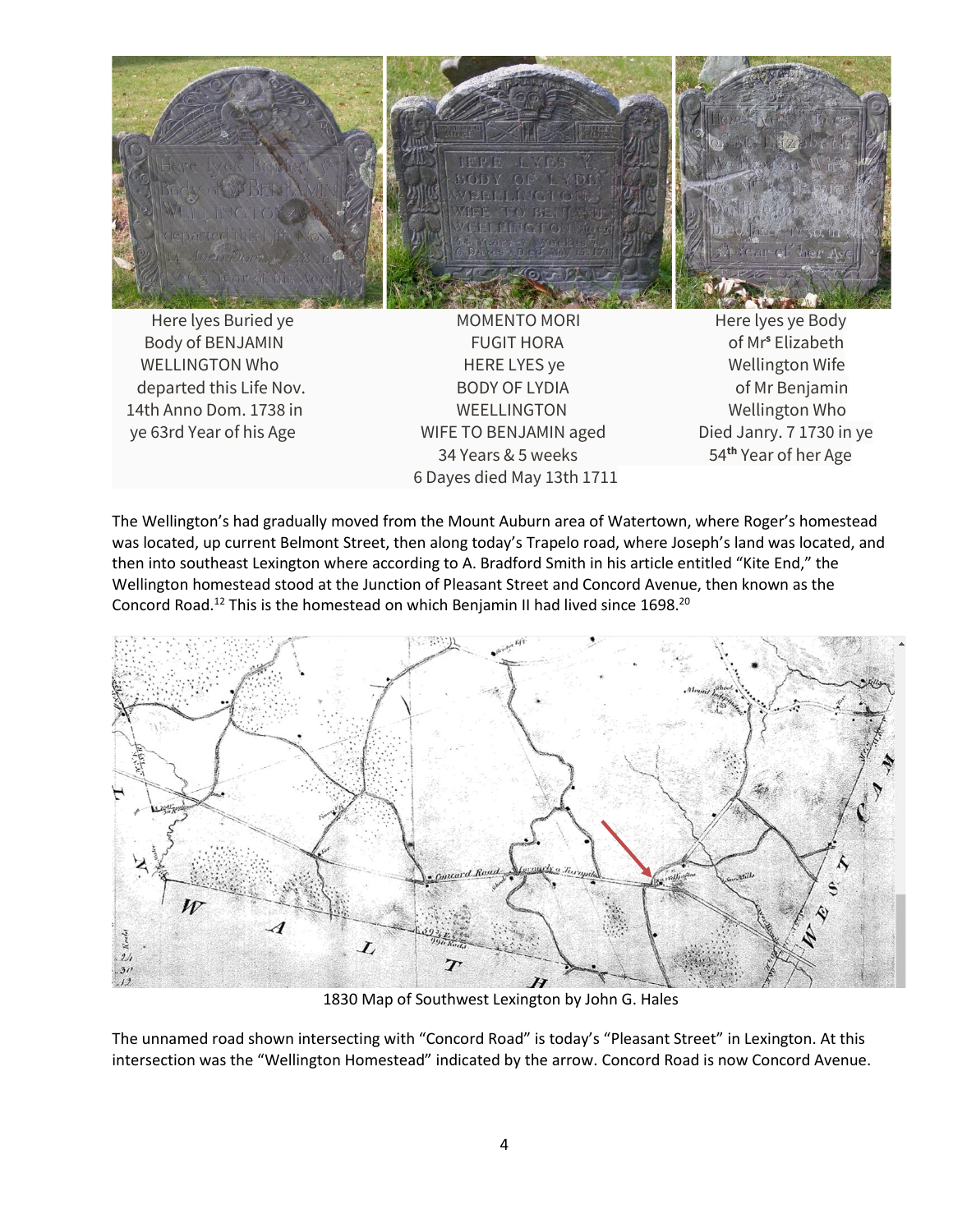

This is Hales, 1830 map as adapted by Edwin B. Worthen

Timothy Sr. lived in his father's home, and married on September 23, 1742, Rebecca Stone, born in Lexington on January 22, 1721, daughter of Jonathan and Chary Adams Stone.<sup>21</sup> See the spreadsheet on page (8) for the unusual role of Chary Adams Stone within the Wellington family.

Timothy and Rebecca had 5 children all born in Lexington: 1. **Benjamin III, the subject of this essay**, born August 7, 1743; 2. Chary, born July 12, 1745; 3. Timothy Jr., born April 13, 1747; 4. Abigail, born March 14, 1749; and 5. Ruhamah, born September 4, 1751.<sup>22</sup>

Timothy Sr. died 23 days after the birth of Ruhamah, on October 21, 1751 at age 32, leaving Rebecca with five young children ranging in ages from Benjamin age 8 to Ruhamah, a newborn. Rebecca married secondly at Waltham on February 14, 1754, John Dix of Waltham, born May 18, 1702, died June 11, 1787, son of John and Martha Lawrence Dix. John was a 51 year old widower with mostly grown children, but with two younger children ages eleven and eight or nine. Rebecca and John would have one child, Joel, born in Waltham, February 16, 1755. 23

Timothy Sr. was buried in Lexington's Old Burial Ground, and his epitaph reads: Here Lies Buried ye Body of M**<sup>r</sup>** TIMOTHY WELLINGTON Who Departed this Life Oct. 21 Anno Dom**ni** 1751 Aged 32 Years.

**Benjamin Wellington III** also lived on the old Wellington homestead. He was a dairy farmer and it is said "he was the first man to carry milk as far as Boston.<sup>24</sup> Benjamin III was responding to the alarm of April 19, 1775, and armed with his musket and bayonet headed to the Common to join Captain Parker's company.

His route was up today's Pleasant Street to reach Massachusetts Avenue and from there proceed on to the Common, a journey of a little over three miles. It was still dark, probably around 4:00 o'clock in the morning. The trip by automobile today is estimated at 8 minutes, but in the dark on a rutted dirt road, it would have taken Benjamin much more time.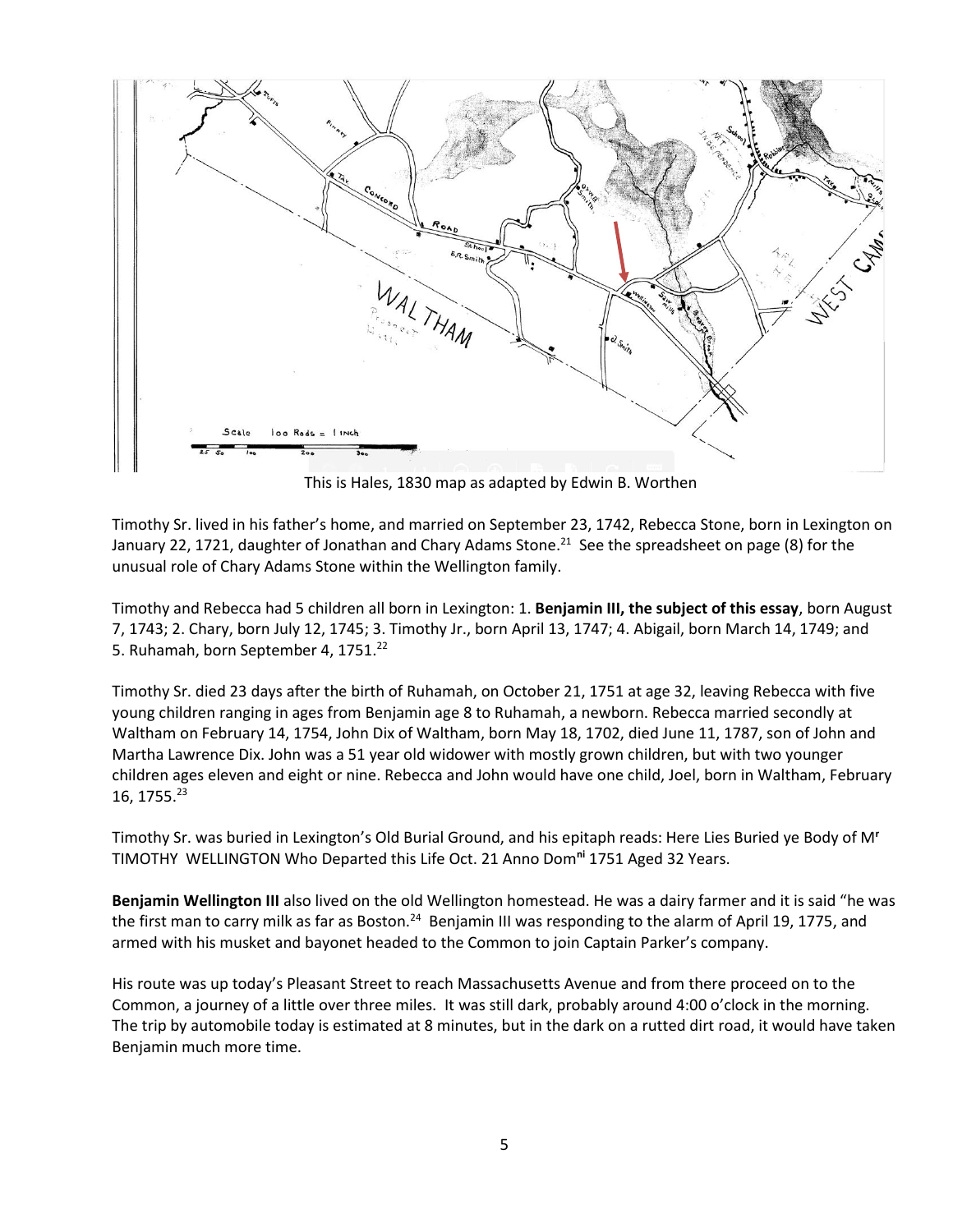

Benjamin III's route to Lexington Common

He had reached to "within about 10 rods (150 ft) of the main road."<sup>25</sup> when he was accosted by a mounted British officer. The office was Lieutenant William Sutherland of His Majesty's 38<sup>th</sup> Regiment of foot who described the meeting as follows:

". . . saw a vast number of the Country Militia going over the hill with their arms to Lexington & met one of them in the teeth whom I obliged to give up his firelock & bayonet, which I believe he would not have done so easily but from Mr. Adair coming up  $\ldots$ <sup>26</sup>

David Hackett Fisher described the encounter in his *Paul Revere's Ride*:

"Lieutenant Sutherland suddenly collided with one of those inhabitants, a thirty-one year old Lexington militiaman named Benjamin Wellington, with his musket and bayonet in hand. Sutherland ordered the militiaman to give up his weapons, "which I believe he would not have done so easily," Sutherland wrote, but from Mr. Adair coming up." Outnumbered, Wellington surrendered. The British officers took his weapons and told him to go home, as if they were addressing an errant child. Wellington walked in the direction whence he came. When out of sight, he turned and ran toward Lexington center to warn his neighbors. Later he found another weapon and joined his company."<sup>27</sup>

Frank Warren Coburn related essentially the same story but added a few details:

"Half a mile further along and about two miles from Lexington Common, Benjamin Wellington, one of Captain Parker's Company of minute men, was captured. This took place very nearly at the corner of Massachusetts Avenue and Pleasant Street. Wellington was armed and on his way from home on Pleasant Street to join his company. Thus it was claimed, and rightly, that he was the first belligerent or armed man captured by the British. But for some reason he was allowed to depart, not towards the Common, but for home. He started towards home but when out of their sight, turned and passed northerly along the crest of the hills, parallel to the highway, and reached the Common just after Thaddeus Bowman, but ahead of the British."<sup>28</sup>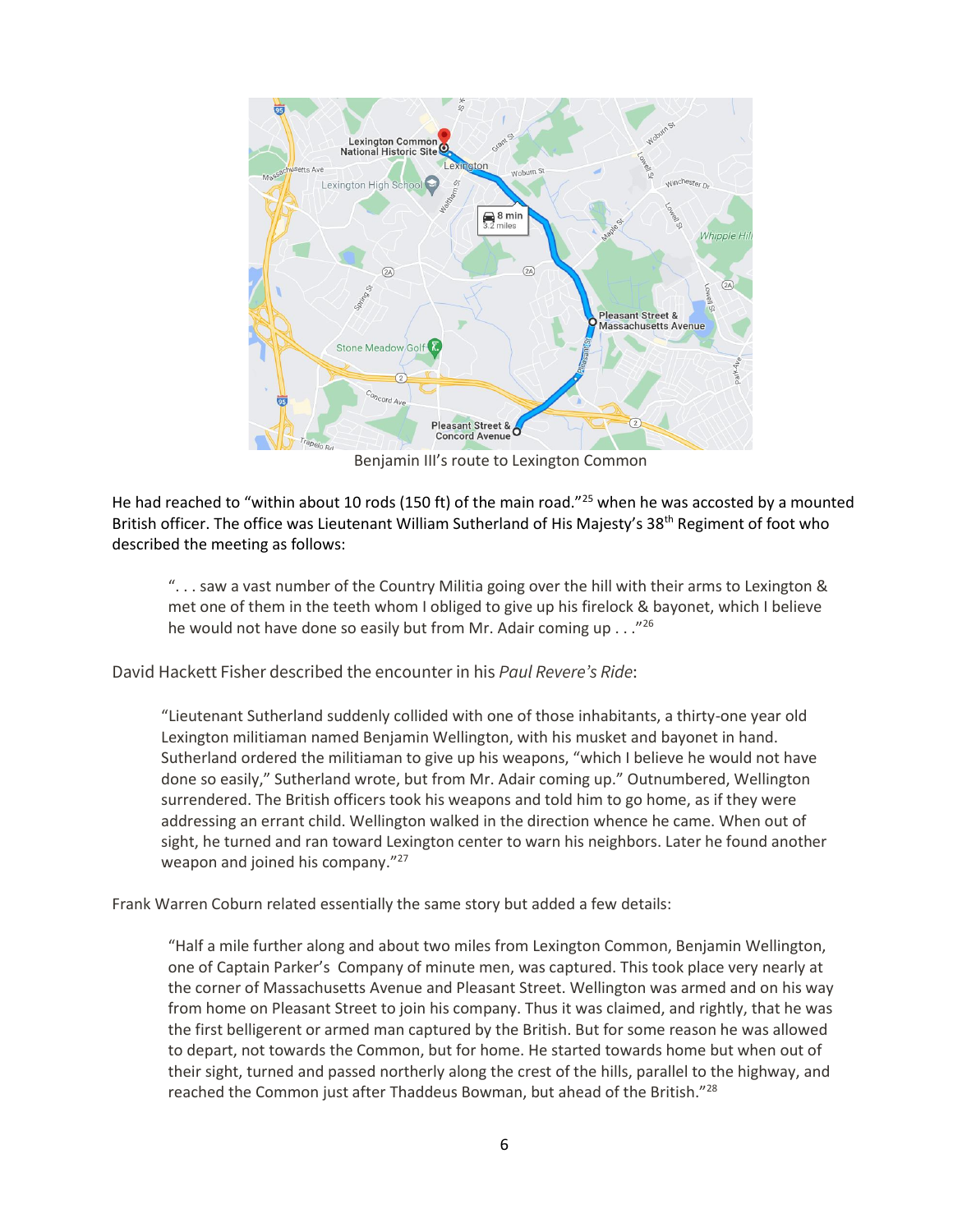Thaddeus Bowman was the last rider sent out by Captain Parker to attempt to determine the whereabouts of the British expedition. He discovered them less than half an hour away from Lexington Common and dashed back to inform Captain Parker. Benjamin arrived not long after to confirm Bowman's report. If he did obtain a musket, he would have had to hurry to join the hasty assembly of the militia on the Common.



The marker commemorating Benjamin's capture, installed on the grounds of Sacred Heart Church at the corner of Follen Road and Massachusetts avenue in Lexington

Benjamin III always "claimed the honor of being the first prisoner taken in the American Revolution."<sup>29</sup>

Benjamin III had additional service during the Revolutionary War, rising from private to sergeant to Lieutenant. He served during the siege of Boston and with the Northern Army at the taking of General John Burgoyne.

## From *Massachusetts Soldiers and Sailors of the Revolutionary War*:

WELLINGTON, Benjamin, Lexington. Private, in a detachment from Lexington Militia co. commanded by Capt. John Parker; service 5 days; detachment reported on command at Cambridge from May 6 to May 10, 1775, by order of Committee of Safety; *also*, Capt. John Bridge's co., Col, Eleazer Brooks's regt.; service from March 4 to March 8, 1776, 5 days; company stationed at Roxbury; *also,* Sergeant, Capt. Samuel Farrar's co. Col. Reed's regt.; engaged Sept. 29, 1777; discharged Nov. 7, 1777; service 1 mo. 10 days; company detached from Col. Eleazer Brook's regt. to reinforce army under General Gates to the Northward.<sup>30</sup>

WILLINGTON, Benjamin. 2d Lieutenant, Capt. William Munro's (3d) co., Col. Faulkner's (3d Middlesex Co.) regt. of Mass. Militia; list of officers; commissioned June 7, 1780. $31$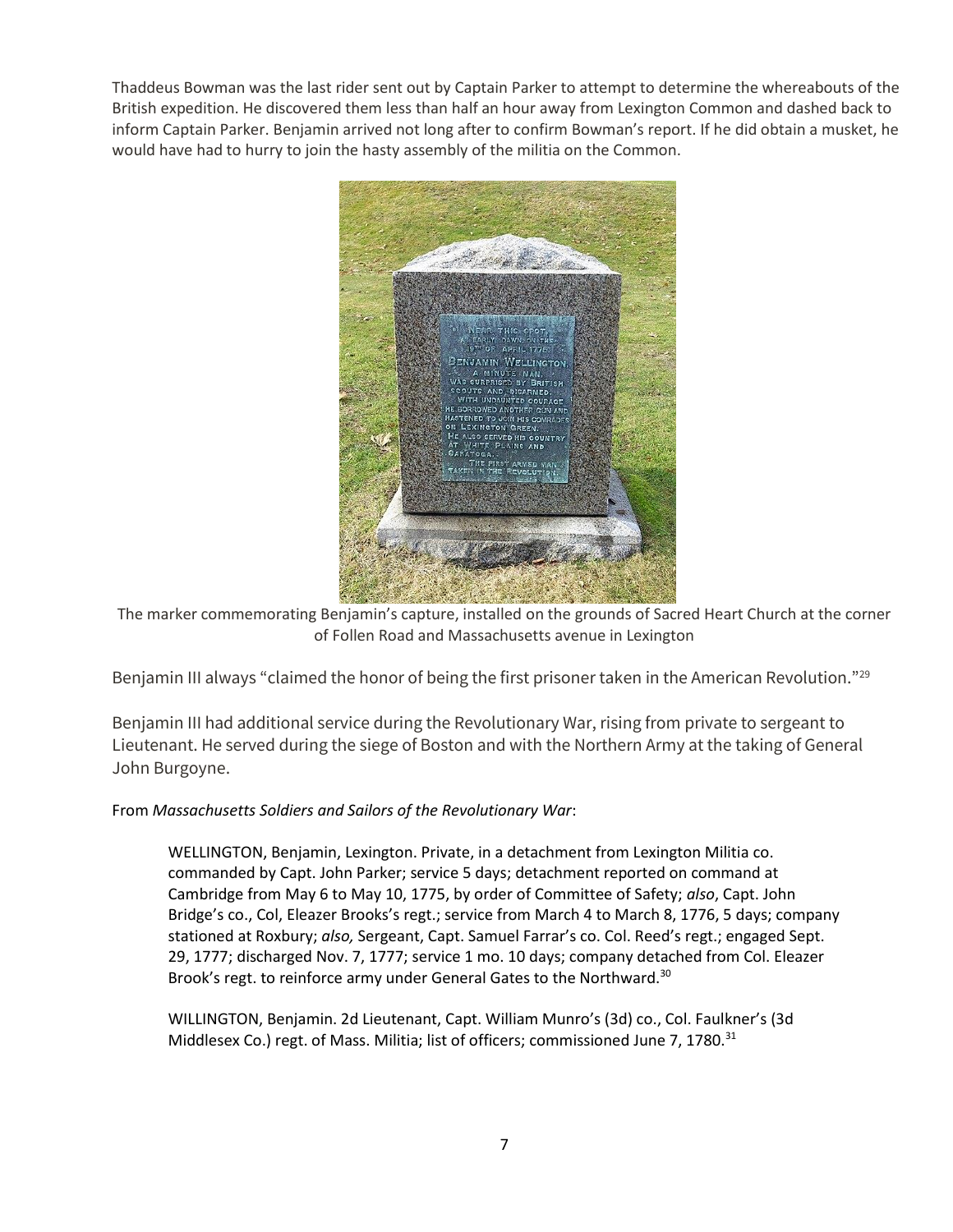Benjamin III married in Lexington on December 4, 1766, Martha Ball of Waltham, born February 13, 1744/45, died September 7, 1830, daughter of Peter and Abigail Dix Ball. Abigail and Bejamin III had ten children: 1. Mary, born September 22, 1767; 2. Abigail, born December 22, 1769; 3. Benjamin, baptized in Waltham, July 13, 1772 and is prsumably the child who died December 5, 1775; 4. Oliver, baptized in Waltham, November 13, 1774 and is presumably the child who died August 29, 1777; 5. Benjamin Oliver, born August 23, 1778; 6. Peter, born May 31, 1781; 7. Richard, born July 14, 1783; 8. James (twin), born December 12, 1785; 9. Patty (twin), born December 12, 1785; and 10. Isaac, born December 15, 1787.<sup>32</sup>

Abigail bore children over a 20 year period from the age of 22 or 23 when her first child was born, to age 42 or 43 when her last child was born. The custom of honoring a deceased child by giving the name to another was quite usual, and Abigail and Benjamin III took the opportunity to honor their deceased children, Benjamin and Oliver, by naming their fifth child Benjain Oliver.

According to A. Bradford Smith, in an article he presented before the Lexington Historical Society entitled "Kite End," Benjamin III built a home for his sons Benjamin Oliver and Peter who remained in Lexington, while his other sons removed to Medford.

"The next place, on the corner of Concord avenue and Pleasant Street, is the "Wellington Homestead" since the year 1698 . . . The house occupied by the present representative of the family was built in 1802 by Benjamin for his two sons Benjamin O. and Peter." 33

Sadly, and surprisingly, I have not yet found the burial places of either Abigail of Benjamin. One would think they would have been buried in Lexington's Old Burying Ground, particularly since both Benjamin III's father, Timothy, and his brother, Timothy, are buried there.

## **NOTE**

Lexington was a very close knit town with multiple family connections. David Hackett Fisher has used the term "cousinage" to describe the interwoven relationships of Colonial communities. Almost everyone seemed to be connected directly or by marriage to everyone else. There were three Wellingtons on Lexington Common on April 19<sup>th</sup>, 1775 and they were first cousins, but they were related to other families by the ties of "cousinage." There were four Brown cousins on the Common as well, and you can see in the spreadsheet below an example of how families could be connected.



Most of the families in Lexington were related either directly or through marriage. This spreadsheet shows for example how the three Wellingtons and the three Browns all of whom stood on Lexington Common were related.

**to Enoch Wellington, while Benjamin and James, Solomon John and Francis Brown are 2nd cousins to Benjamin and Timothy Wellington & 3rd cousins Timothy are 1st cousins to Enoch.**

**You can find interweaving relationships with almost every family in Lexington in 1775, and you can see why David Hackett Fischer used the wife his son's mother-in-law, and then term "cousinage" to describe the complex family interrelationships.**

**An unusual relationship occured when Thomas Wellington took as his second had a child.**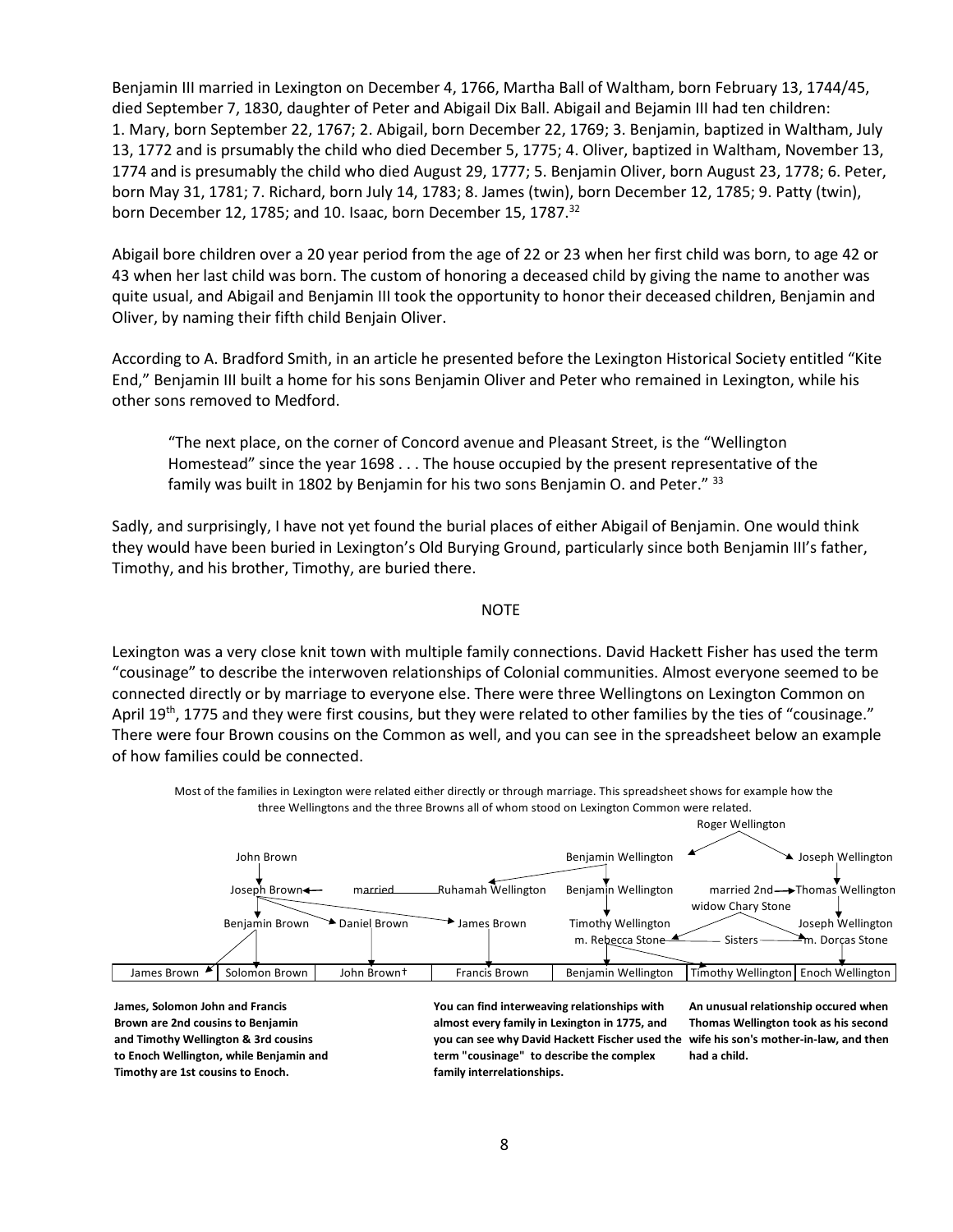## **Footnotes**

<sup>1</sup>Watertown Vital Records a[t https://ma-vitalrecords.org/MA/Middlesex/Watertown/aDeathsW.shtml;](https://ma-vitalrecords.org/MA/Middlesex/Watertown/aDeathsW.shtml) Vital *Records from the New England Historical and Genealogical Register*, Volume 102, p. 97; Torrey, Clarence Almon, original Manuscript "W"-page 133; Torrey, Clarence Almon, New England Marriages to 1700, Volume 3, page 1624, New England Historic Genealogical Society, Boston, 2011, p. 1624; Robert Charfles Anderson, *The Great Migration Begins, Immigrants to New England, 1620-1633*, New England Historic Genealogical Society, Boston, 1995, Volume 3, page 1375.

<sup>2</sup> Bond, Henry M.D., *Genealogies of the Families & Descendants of the Early Settlers of Watertown*, New England Historic Genealogical Society, Boston, 1860, Volume. I, p. 627; https://www.wikitree.com/wiki/Wellington-43. <sup>3</sup>Watertown Historical Society, *Watertown Records Comprising the First and Second Books of Town Proceedings with the Land Grants and Possessions also the Proprietors' Book and the First Book and Supplement of Births Deaths and Marriages*, Watertown, Mass. Press of Fred G. Barker, 1894, Volume 1, p. 76.

<sup>4</sup>Watertown Records, Volume 1, p. 77.

5 Ibid., p. 83.

<sup>6</sup>Bond, p. 627; Hudson, Charles, *Bi-centenary Edition History of the Town of Lexington Massachusetts in Two Volumes,* Volume II, *Genealogies,* Lexington Historical Society, Boston and New York, Houghton Mifflin Company, The Riverside Press, 1913, pp. 726-27.

<sup>7</sup> Watertown Records Volume 1, *Comprising the First and Second Books of Town Proceedings with the Land Grants and Possessions Also the Proprietors Book and the Fiirst Book and Supplement of Births, Deaths and Marriages*, Watertown Historical Society, Watertown, Mass. Press Fred G. Barker, 1894, pp. 114, 125 and 141. <sup>8</sup>Watertown Records Volume 2, Comprising the Third Book of Town Proceedings and the Second Book of Births, Mariages and Deaths to the End of 1737, Also Plan and Register of Burials of Arlington Street Burying Ground, Watertown Historical Society, Watertown, Mass., Press of Fred G. Barker, 1900, p. 16.

<sup>9</sup>lbid., p. 21.

 $10$ Ibid., pp. 23 and 29.

<sup>11</sup>Watertown Vital Records

 $12$ Ibid.

<sup>13</sup>Middlex County, MA: *Probate Papers, Court, Land and Probate Papers*, 1648-1871, Case Number 24037, Volume Middlesex Cases 24000-25999, page 24037: 1-6.

14Vital Records of Lexington, MA to the End of the Year1897 at https://ma-

vitalrecords.org/MA/Middlesex/Lexington/

<sup>15</sup> Hudson, *Genealogies*, p. 728.

<sup>16</sup>Watertown Records, Volume 2, p. 303.

<sup>17</sup>Hudson, *Genealogies*, p. 728; Lexington Vital Records.

 $18$ Ibid.

<sup>19</sup>Brown, Francis H., M.D., *Lexington Epitaphs, A Copy of the Epitaphs in The Old Burying-Grounds of Lexington, Massachusetts*, Lexington, The Lexington Historical Society, 1905, pp. 162-3.

<sup>20</sup>Smith, A. Bradford, "Kite End," *Proceedings of the Lexington Historical Society, and Papers Relating to the History of the Town Read by Some of the Members,* Volume II, Lexington, Mass. Published by the Historical Society, 1900 p. 120; Elizabeth Castner, "The Wellingtons of Trapelo Road," Reproduced by the Waltham Historical Commission, with permission from the Waltham Public Library.

<sup>21</sup>Hudson, *Genealogies*, p.730

 $^{22}$ Idid.

<sup>23</sup>Vital Records of Waltham, Mass to the End of the Year 1850 at https://ma-

vitalrecords.org/MA/Middlesex/Waltham/

<sup>24</sup>Hudson, *Genealogies*, p. 730.

<sup>25</sup> Hudson, Charles, *History of the Town of Lexington from First Settlement to 1868, Revised and Continued to 1912 by The Lexington Historical Society*, Volume I, *History*, p. 748.